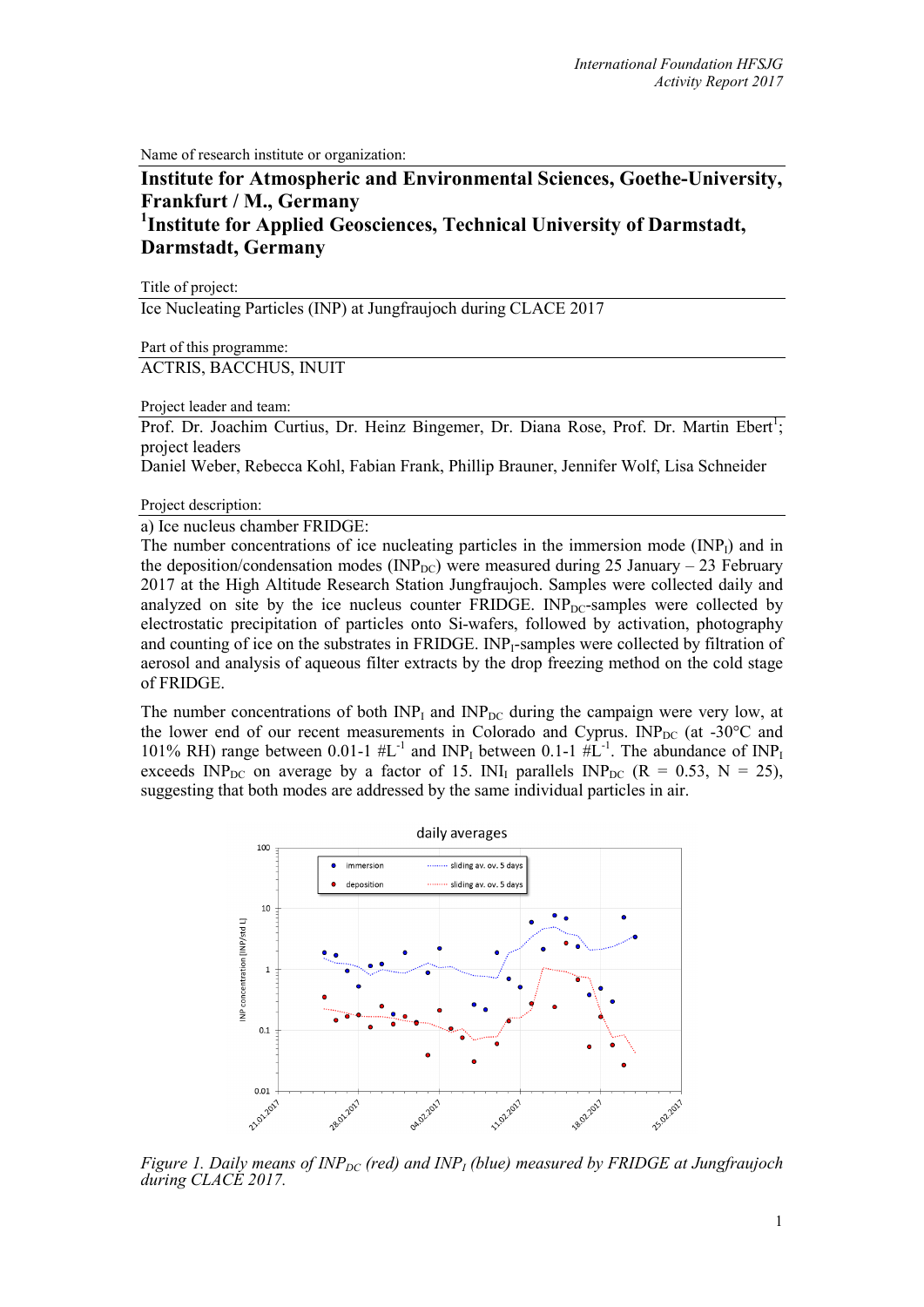#### *International Foundation HFSJG Activity Report 2017*

For chemical analysis of  $\text{INP}_{\text{DC}}$  the substrates were transferred to a scanning electron microscope (SEM, with EDX) at the Technical University of Darmstadt, together with the coordinates of the sites where ice nucleation on  $INP_{DC}$  had been observed previously on the wafer in FRIDGE. Individual particles present at these sites were analyzed by ESEM/EDX. The most abundant component of  $INP_{DC}$  were alumosilicates derived from soil and desert, followed by mixtures of alumosilicates and carbon, by carbon-rich particles, soot and carbonates (Figure 2).



*Figure 2. Average chemical composition of INP<sub>DC</sub> analyzed by SEM (with EDX) in 200 individual INP<sub>DC</sub> from 14 samples of FRIDGE.* 

### b) Ice nucleus chamber FINCH:

During CLACE 2017 the continuous flow mixing chamber FINCH was operated in the Sphinx Laboratory. Air was sampled from two different inlets: (1) A total inlet (operated by the Paul Scherrer Institute) to sample interstitial plus activated aerosol and (2) a total inlet with a Portable Ambient Particle Concentrator (PAPC, operated by the University of Toronto) to sample a concentrated flow of interstitial plus active aerosol. The FINCH chamber was kept at -25 $^{\circ}$ C for most of the campaign. The saturation ratio RH<sub>w</sub> varied between 1.0 and 1.22. Approximately once per hour background noise was recorded by sampling zero air. This was done only for the first eight days. The mean INP concentration measured by FINCH is shown in Figure 3. Between 31 January and 9 February technical issues obstructed FINCH and no INP concentration is available. A detailed analysis of data is ongoing.